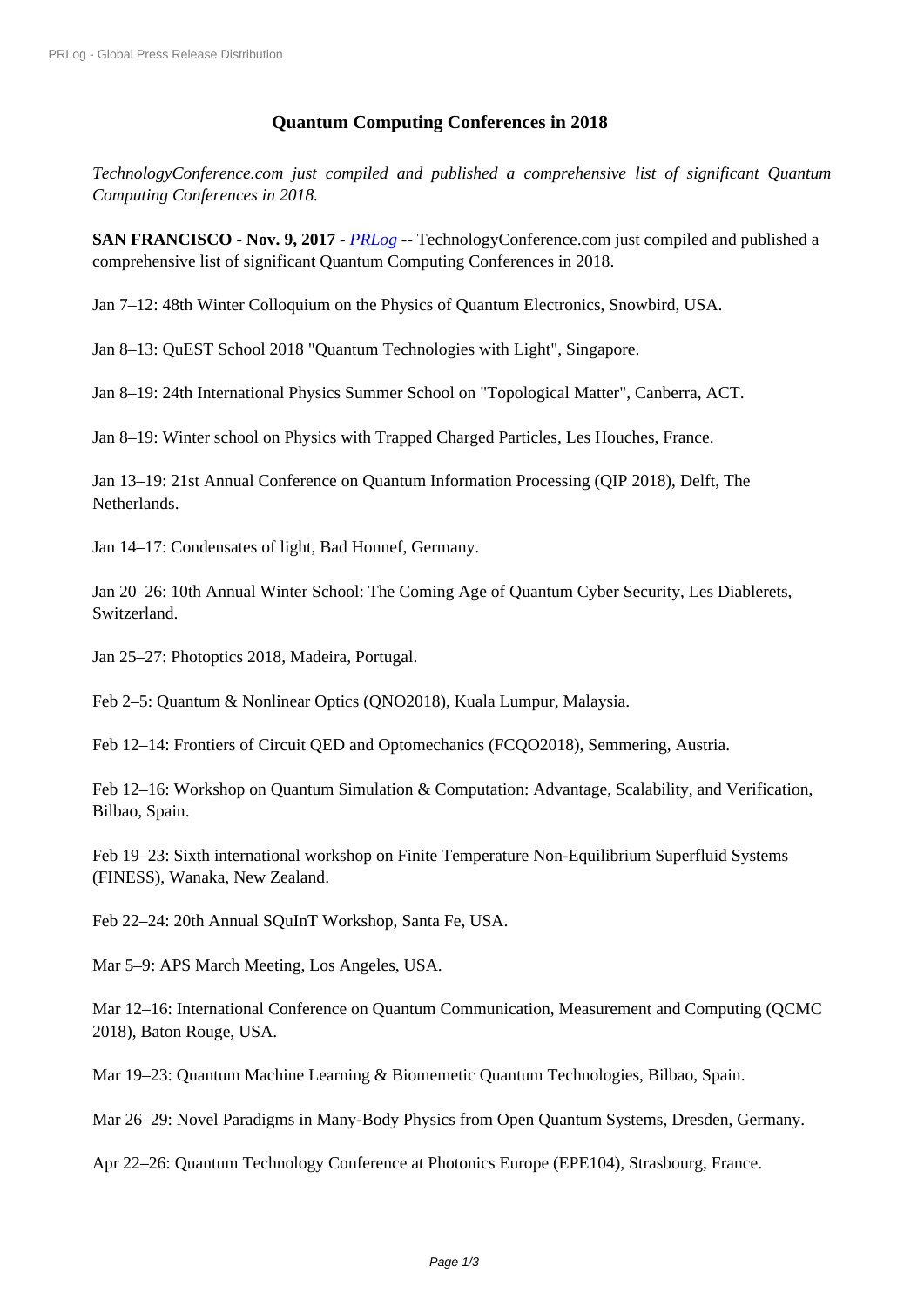[May 21–25: 25th Central European](https://www.prlog.org/) Workshop on Quantum Optics (CEWQO 2018), Mallorca, Spain.

May 28–June 8: Undergraduate School on Experimental Quantum Information Processing (USEQIP), Waterloo, Canada.

May 29–Jul 20: Program on Thermodynamics of quantum systems: Measurement, engines, and control, Santa Barbara, USA.

May 30–Jun 1: International Symposium on "Single Photon based Quantum Technologies", Berlin, Germany.

Jun 24–Jul 13: Quantum Science: Implementations, Benasque, Spain.

Jun 25–29: Conference on Thermodynamics of quantum systems: Measurement, engines, and control, Santa Barbara, USA.

Jul 2–6: Principles and Applications of Control in Quantum Systems (PRACQSYS 2018), Paris, France.

Jul 10–13: Foundations 2018 - The 19th U.K. and European Meeting on the Foundations of Physics, Utrecht, Netherlands.

Jul 16–20: ICAP 2018 Summer School, Barcelona, Spain.

Jul 22–27: 26th International Conference on Atomic Physics (ICAP 2018), Barcelona, Spain.

Jul 29–Aug 3: The 13th Conference on Lasers and Electro-Optics Pacific Rim (CLEO-PR 2018), Singapore.

Jul 29–Aug 3: Non-Equilibrium Quantum Matter and Scalable Quantum Computing, Easton, USA.

Jul 29–Aug 10: Gravity in the Quantum Lab, Benasque, Spain.

Aug 16–Nov 2: Program on The Dynamics of Quantum Information, Santa Barbara, USA.

Aug 27–31: Conference on the Dynamics of Quantum Information, Santa Barbara, USA.

Sep 10–14: School and Conference on Spin-based Quantum Information Processing, Konstanz, Germany.

Sep 10–14: Summer School on Frontiers of Matter-Wave Optics (FOMO-2018), Chania, Crete.

Sep 17–21: Conference on Frontiers of Matter-Wave Optics (FOMO-2018), Chania, Crete.

Dec 9–14: Australian Institute of Physics 2018 National Congress, Perth, Australia.

## **Quantum Computing Market Reports**

Quantum Computing Market https://www.marketresearchmedia.com/?p=850

Hybrid Quantum-HPC Market.https://www.marketanalysis.com/?p=8913